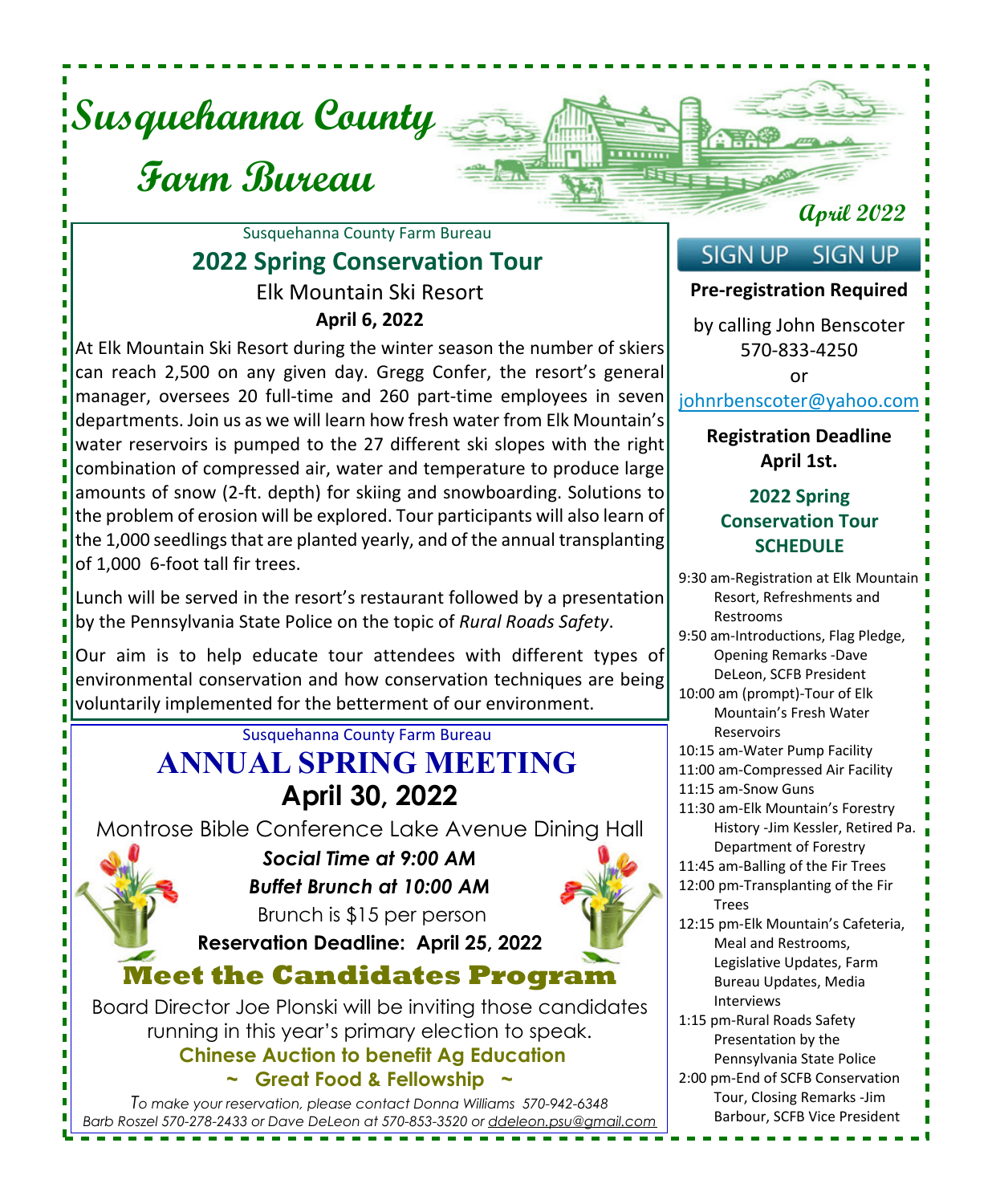

Goff who heads the Dairy Promotion Court and schedules the assignments. Those participating are  $\overline{\phantom{a}}$ 



Dairy Ambassadors: Charlotte Quick, Ava Hughes, Holly Harvatine, Courtney Marvin, Katelyn Farley and Chelsea Empet. Dairy Maids: Emmory Coy-Puzo, Kali and Maci Harvatine. Adults: Jess, Dana and Peggy Empet, Mary and Elizabeth Chidester, Debbie Early, Sandy " Marvin, Allison Quick, Evie Goff and Dave DeLeon. Thank you to all the administrators and teachers who always welcome this program and share our interests in agriculture. And finally a special thank you to to all the children whose interest, smiles and questions make this activity so worthwhile.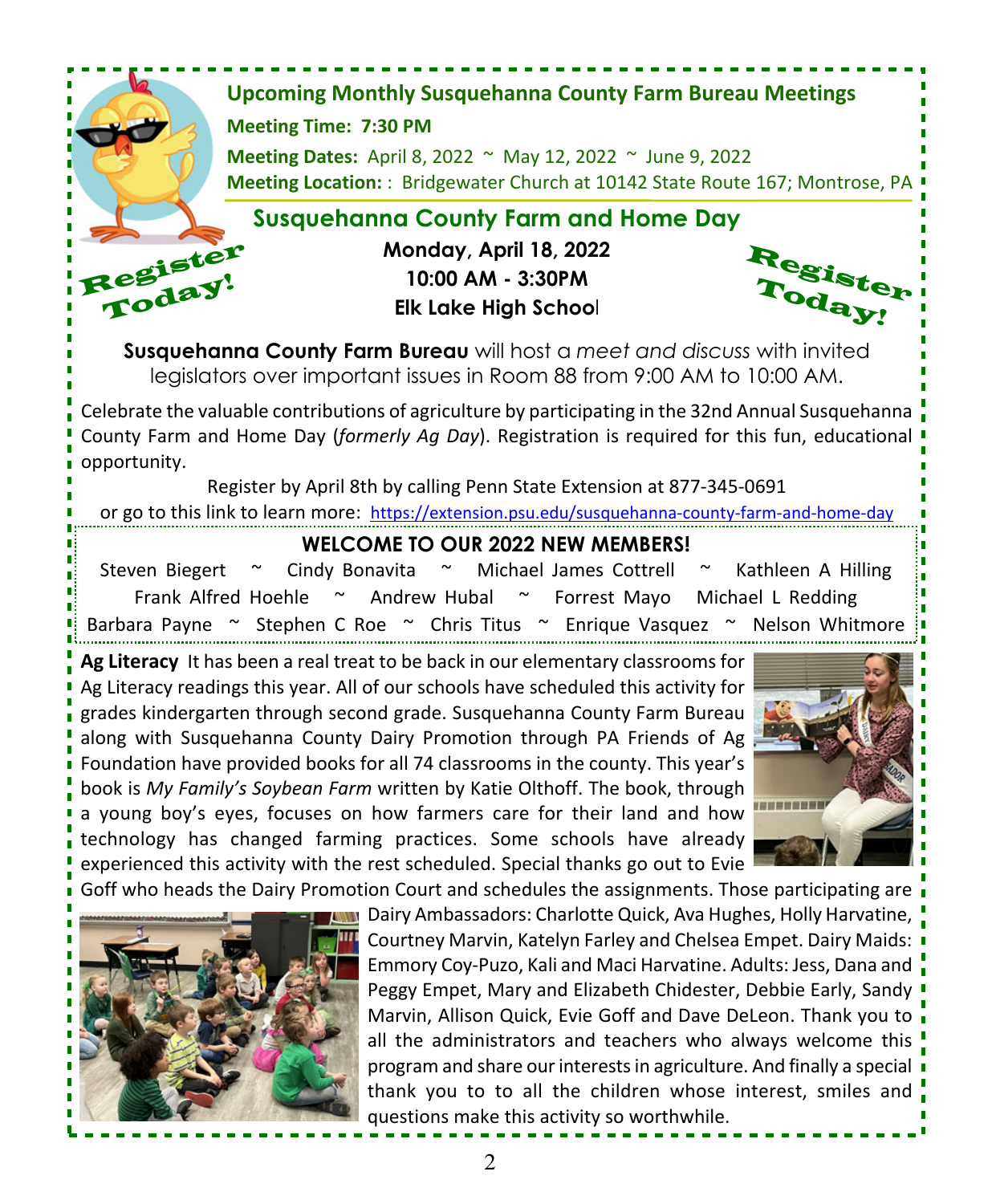**PFB Ag Promotion and TASK Conference** A most productive conference was put together by the PFB State Ag Promotion Committee. The TASK (*Together Advocacy Stimulates Knowledge*) gathering was held over that recent snowy weekend in State College. Over 100 guests listened to Gian Paul Gonzalez as the keynote speaker. He is well known as the speaker inspiring the New York Giants during their 2011 Super Bowl victory. Also, Gian has been on television quite often with his "*All In*" message. There were breakout sessions featuring perspectives on social media, podcasting basics, children's book writing, and background information on the National Ag Institute. An excellent lesson on turning corn into plastic was presented by a teacher utilizing the Ag Lab for her demonstration. If all school administrators had witnessed this lesson there would be a mad rush to get the  $\frac{1}{1}$ Ag Lab to their schools immediately! Also attention was given to the *Kiss a Pig, 2.0* fundraiser that had been taking place. Competition was fierce as to who would raise more money between Vice President Chris Hoffman and president Rick Ebert. Once again Chris won and Rick wore a hilarious pig costume at the conference. And since the goal of \$25,000 was met Chris has to do something the 2020 Pig Farmer of the Year has never done which is to milk a cow. We'll soon find out how successful a pig farmer handles that task. Stay tuned. Jim and Kim Barbour and David

and Mania DeLeon attended this most rewarding conference.



**Bureau Members in Susquehanna County**

**www.pfb.com/localdiscounts**

**SCFB Members -** show your membership card at these participating businesses and ask about the Farm Bureau discount.

**Andre & Son, Inc. - True Value** (Montrose) - 5% off any in-stock store items not already on clearance or promotional pricing **Auto Plus** (Great Bend) 10% off

- **Barhites Sales & Rentals** (Clifford) 10% off rentals, 5% off all sale items in-stock/shop repairs, 5% off parts; 15% off labor
- **Blue Stone Pizzeria** (Hallstead) 10% off all menu items
- **Gerard E. Shinn Construction** (Uniondale) 5% off any contracted work **Local Discounts for Farm**
- **Glezen's Power Equipment Inc.** (Hallstead) 10% off parts
- **J & J Springs** (New Milford) 10% off all water delivery to homes
- **JDE Salon** (Montrose) 20% off all retail products
- **Liberty Carpet, Inc.** (Hallstead) 10% off in-stock & special-order flooring; 5% off hardwood.
- **Little Leaf Natural Products** (Montrose) 10% off everything; Must show membership card
- **Maloney's Pub & Restaurant** (Hallstead) 10% off food on Sunday and Monday only
- **Montrose Feed & Supply** (Montrose) 5% off bedding & feed
- **Montrose Produce** (Montrose) 5% discount
- **New Milford Hardware** (New Milford) Trade Discount up to 10% off depending on item
- **Rhonda's Country Heart Décor** (Montrose) 10% off everything in the store
- **Scarfalloto Hometown Market** (Montrose) 5% off total order
- **Speakeasy Saloon & Resort** (Union Dale) 10% off any dinner and room rental
- **Stone's Trustworthy Hardware** (Great Bend) 10% off regular priced items; some exclusions apply
- **Strauss Chiropractic/Northeast Nutrition** (Kingsley) Initial consult, complete exam & x-rays for \$25 (typically normally \$175-250)
- **Summit Workwear** (New Milford) 15% off boots and workwear
- **Timberline Lawn and RV** (Montrose) 10% off in-stock or ordered parts; \$100 minimum purchase